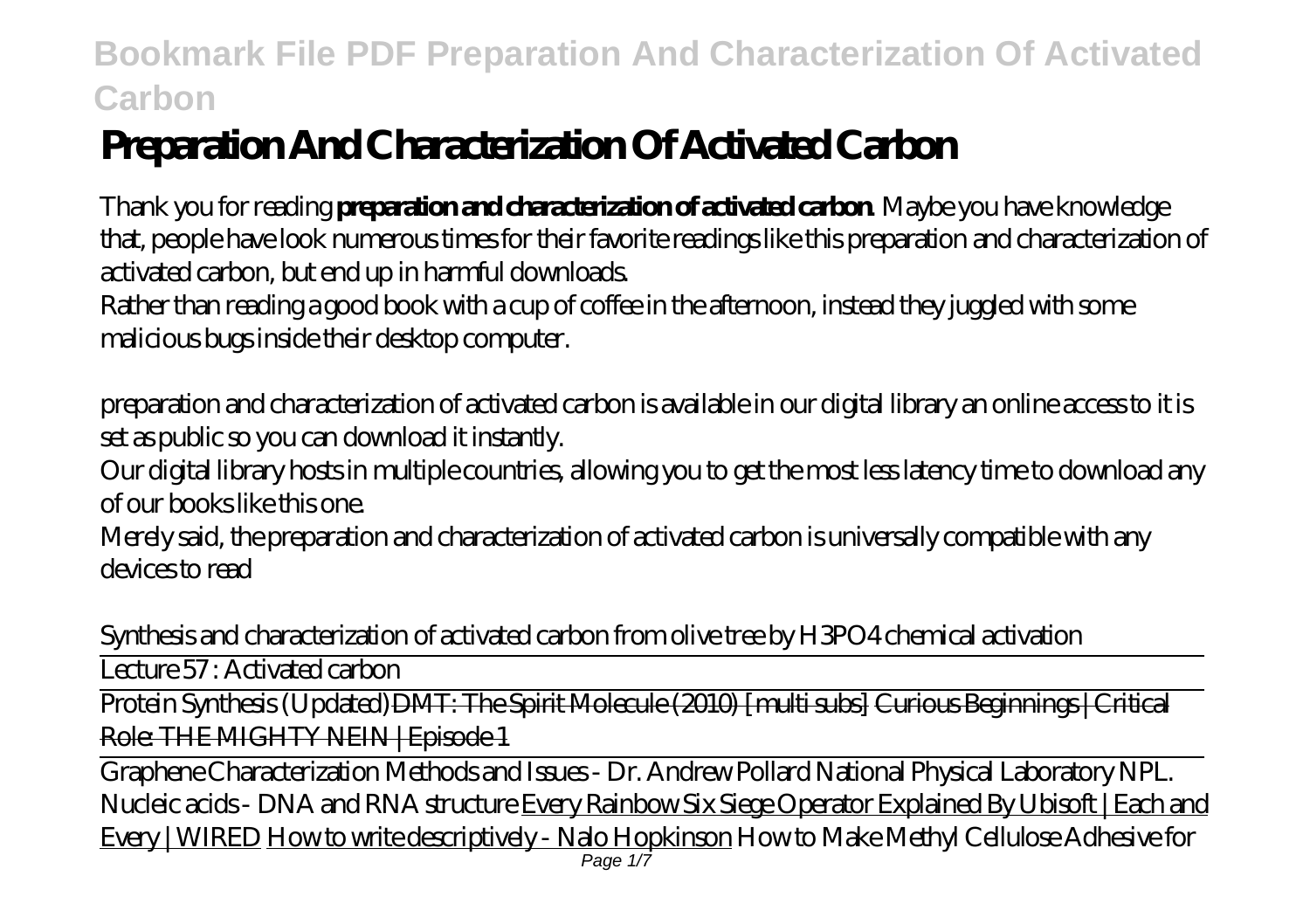*Bookbinding // Adventures in Bookbinding* Excel: Inspecting Excel Spreadsheets for hidden information Martin Daly: Evolutionary Psychology Pioneer *Week 1-Lecture 1 Enzymes (Updated)* **What Stops An Actor From Getting Into Character? by Mark W. Travis \"A New Earth\" Phenomenon: An Hour That Can Change Your Life | The Oprah Winfrey Show | OWN** UPSC CHEMISTRY SYLLABUS || OPTIONAL SUBJECT || BOOKS AND SYLLABUS. After watching this, your brain will not be the same | Lara Boyd | TEDxVancouver CSIR NET CHEMICAL SCIENCE || CSIR NET SYLLABUS || CSIR NET STRATEGY || MY ADVICES FOR CSIR NET How to Start Activated Carbon Industry Preparation And Characterization Of Activated

For a clear description, the KOH activated samples were denoted as AGF-700, AGF-800, AGF-900, AGF-1000 (treated at different temperatures for 1 h) and AGF-15, AGF-30, AGF-60, and AGF-90 (treated for different time at 900° C--AGF stands for activated graphite felt), respectively. 2.2. Characterization of GF

#### Preparation and characterization of a novel KOH activated ...

"Preparation and characterization of activated carbon fibers from liquefied wood by ZnCl2 activation," BioRes. 11(2), 3178-3190. Abstract In this study, activated carbon fibers (ACFs) were prepared from liquefied wood by chemical activation with ZnCl2, with a particular focus on the effects of temperature and ZnCl2: liquefied wood-based fiber (LWF) ratio on yield, porous texture, and surface chemistry.

#### Preparation and characterization of activated carbon ...

Preparation and characterization of activated carbon from palm shell by chemical activation with K2CO3 1. Introduction. Activated carbon is a well known as porous material, with large specific surface area, which is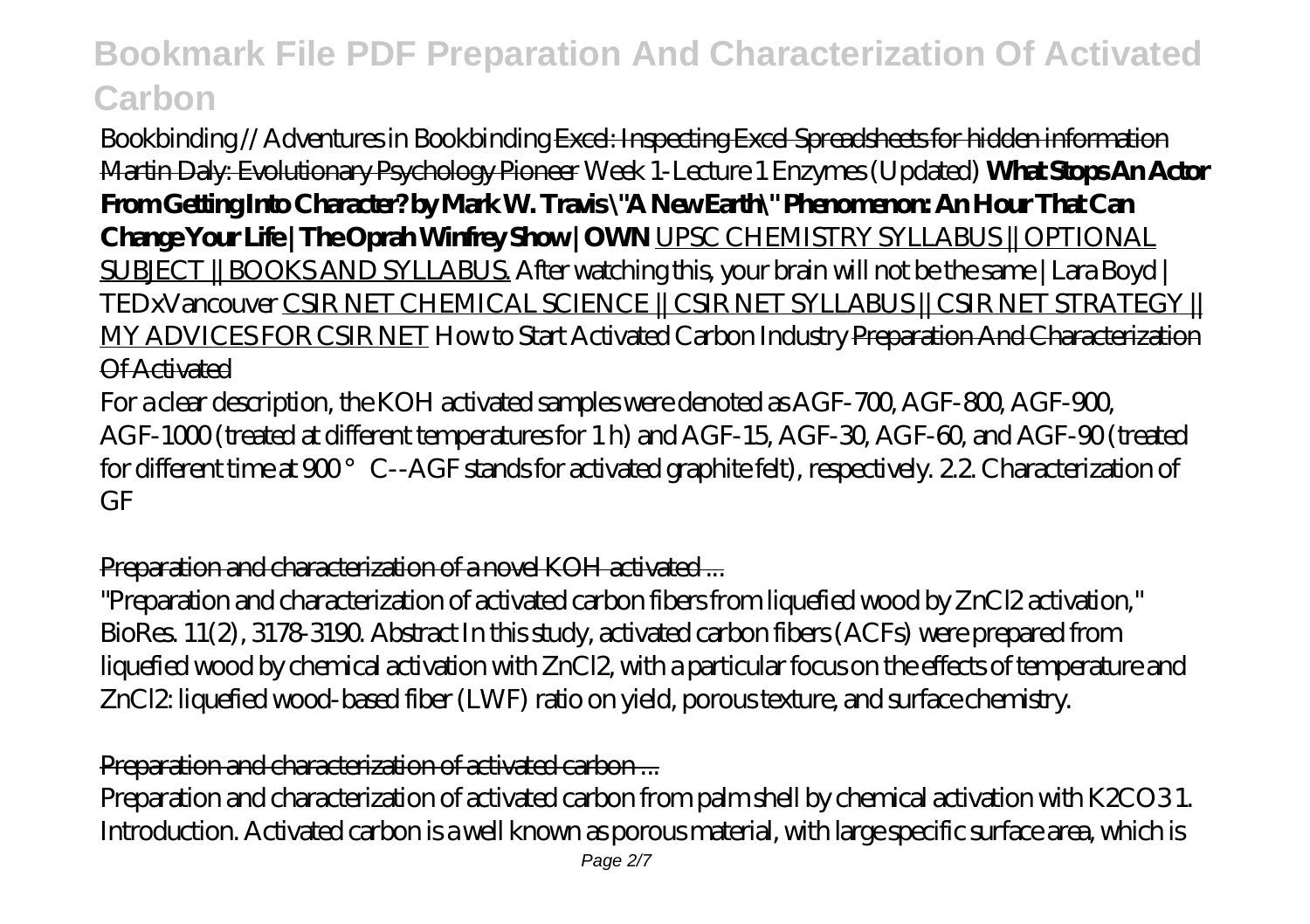useful... 2. Methods. Palm shell obtained from Malaysia oil palm shell (MOPS) were ...

### Preparation and characterization of activated carbon from ...

2.2. Preparation of activated carbon. Prior to the experiments, the raw material was crushed using a crusher (IKA, M20 Universal Mill). The crushed waste tea was sieved to small than  $0.5$  mm ( $-500\mu$  m) and larger than  $0.5$  mm (+ $500\mu$  m) size fractions. The small than  $0.5$  mm size fraction was used in all experiments in this investigation.

## Preparation and characterisation of activated carbon from ...

Low-cost activated carbons (AC) were prepared from peanut shell (PS) and rice bran (RB) by microwave heating with ZnCl2 as the activating agent and characterized by solid-state 13C-NMR, FT-IR, Boehm titration, and mass titration methods.

## Preparation and Characterization of Activated Carbons from ...

The effect of the ratio of ZnCl 2 to wood on iodine, methylene blue and benzene adsorptions , of as-prepared activated carbon is shown in Fig. 1a. The iodine numbers of the activated carbons stayed constant at about 1100 mg/g, although the ratio of ZnCl 2 to wood changed from 0.75 to 3.0. The amount of adsorbed methylene blue slightly increased from 135 to 200 mg/g with increasing ratio of ...

#### Preparation and characterization of activated carbon from ...

Preparation and characterization of activated carbons by one-step steam pyrolysis/activation from apricot stones. Microporous and Mesoporous Materials 2006, 88 (1-3), 126-134.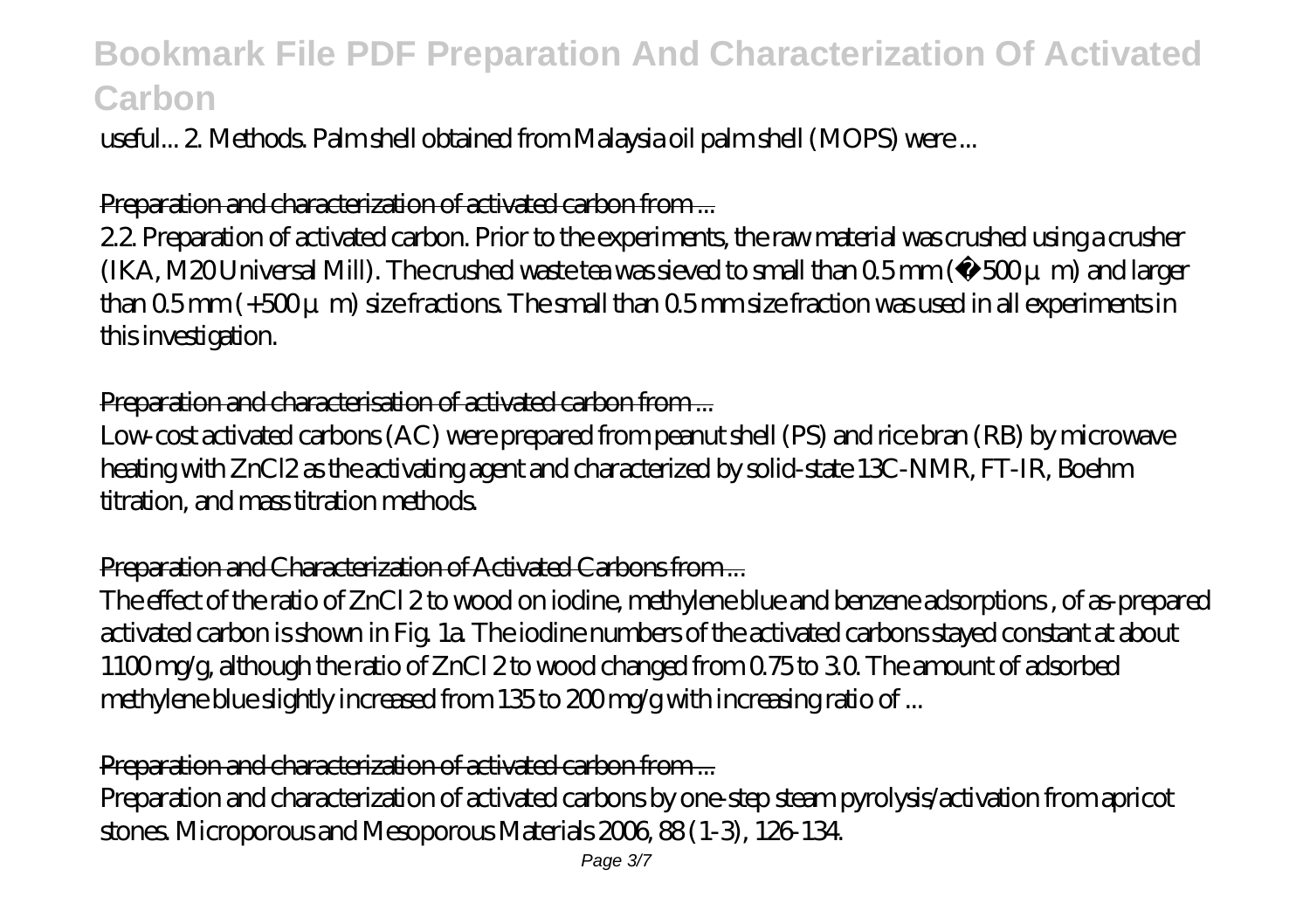https://doi.org/10.1016/j.micromeso.2005.09.003 M. Mercedes Maroto-Valer, Zhong Tang, Yinzhi Zhang. CO2 capture by activated and impregnated anthracites.

## Preparation and characterization of activated carbons from ...

The preparation and characterization of activated carbon from kraft lignin was investigated in this work. In comparison... The prepared ACs attained a surface area of  $1816.3$  m  $2$ /g, a total pore volume of 1.26 cm  $3$ /g, and a high contribution... The activating agent, K 2 CO 3, can be partially ...

## Preparation and characterization of K2CO3-activated kraft...

Due to its high carbon content, oil sands coke can be a suitable precursor for the preparation of activated carbon. In this study, delayed and fluid oil sands coke were physically activated in a muffle furnace under select conditions of activation time  $(2-6 h)$ , temperature  $(800-900^{\circ} C)$ , steam rate  $(0.3-0.5 mL/min)$ , and activation atmosphere (CO 2, CO 2 + steam, and  $N$  2 + steam).

# Preparation and characterization of activated carbon from ...

The sieved particles were activated using 1M ZnCl 2. The characterization of processed materials was carried out by FTIR, and SEM analysis. FTIR result shows various functional groups like alcohol,...

## (PDF) Preparation and characterization of activated carbon ...

The activated carbons were subjected to FTIR using a Varian 670 FTIR spectrometer (spectral range 1400–400 cm −1, spectral resolution of 4 cm −1) in transmittance mode. The porous structure of the activated carbons was characterized by N 2 adsorption at 77 K using the Micromeritics ASAP, 2010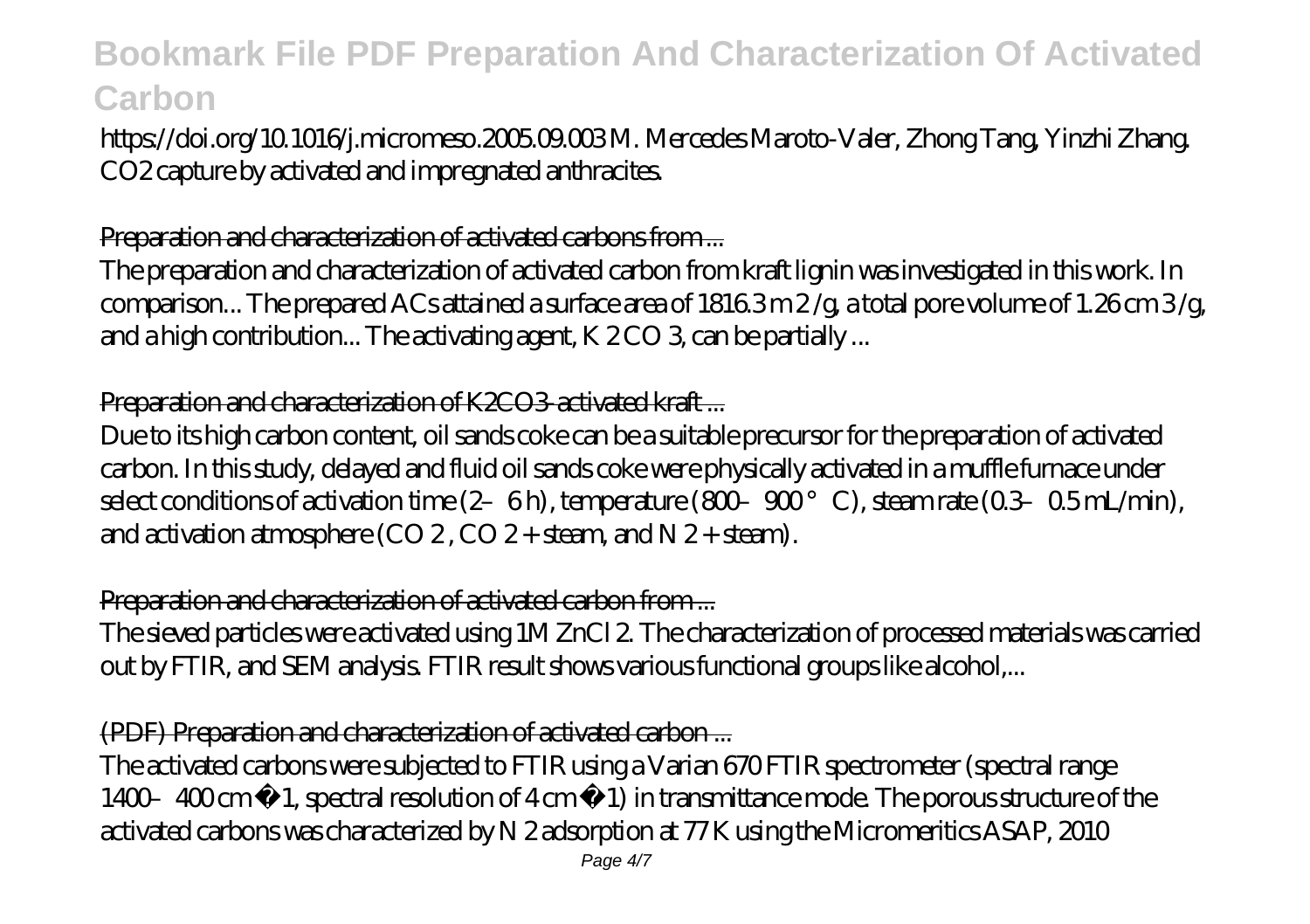Accelerated Surface Area and Porosimetry System. The specific surface was determined by analysing the adsorption isotherm via the BET equation and DFT models, employing Micromeritics and ...

### Preparation and characterization of activated carbons from ...

The activated carbons showed a CO 2 adsorption capacity of 70–83 mg/g. The presence of chromium and copper may have influenced the CO 2 adsorption. The fast adsorption and desorption showed by the activated carbon produced from CCA-treated wood is interesting to systems that operate in short-time cycles, as pressure swing adsorption (PSA).

#### Preparation and characterization of a metal-rich activated ...

Chemically (NaOH) activated carbons (CACs) from phenolic resin were prepared at temperatures from  $600$ to 800° C in N 2. The effect of the NaOH/phenolic resin ratio and activation temperature on the BET surface area and carbon yield of the resulting carbons was investigated.

## Preparation and characterization of NaOH-activated carbons ...

It was found that pretreatment combining impregnation with (NH(4))(2)HPO(4) and preoxidation could significantly affect the physicochemical properties of prepared activated carbons. The apparent surface area and total pore volume as high as 1154 m(2)/g and 0.670 cm(3)/g were obtained respectively, when combined process of impregnation followed by preoxidation at 200°C and activation at 700°C was carried out.

Preparation and characterization of activated carbon ... Preparation and Characterization of Activated Carbon from Household Waste Foods . ... Then added 0.1g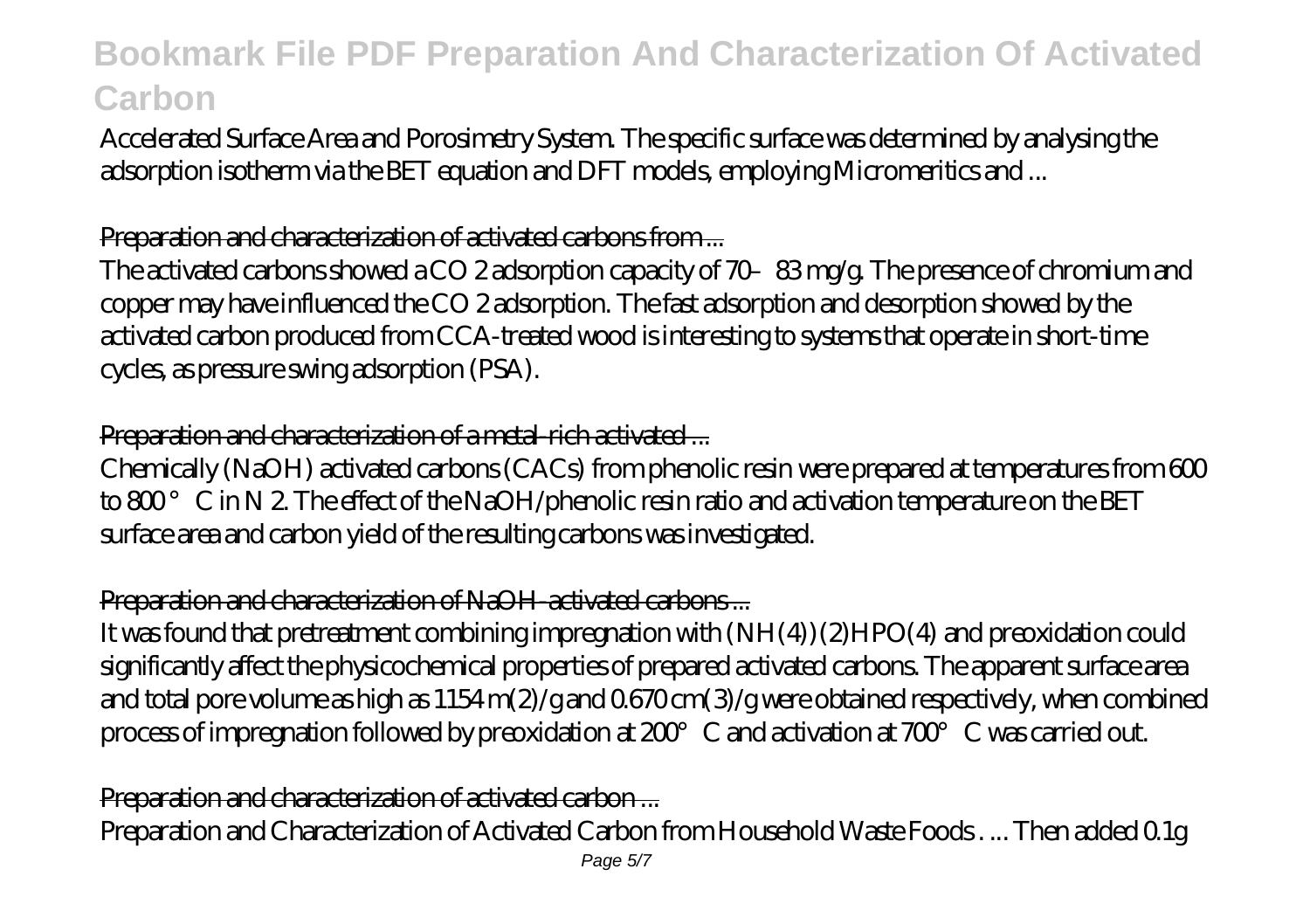of activated carbons to the solution of blue dye prepared laboratory to demonstrate the activation of the types of activated carbons prepared to remove the blue dye. The results indicated that characteristics (yield, burn off, density, moisture ...

# Preparation and Characterization of Activated Carbon from ...

Preparation and characterization of polyacrylamide / sodium alginate microspheres and its adsorption of MB dye. Author links open overlay panel Xinquan Zou a Hong Zhang a b Tao Chen a Huitao Li a Chihan Meng a Ying Xia a b Jing Guo a b. ... Adsorbents can be divided into four categories, namely, activated carbon [, ...

# Preparation and characterization of polyacrylamide ...

Preparation and Characterization of Nano-TiO 2 Loaded Bamboo-based Activated Carbon Fibers by H 2 O Activation Dongna Li, Xiaojun Ma,\* Xinyan Liu, and Lili Yu As the support for loading TiO 2 , bamboobased activated carbon fibers (BACFs) were obtained from Phyllostachys pubescens Mazel after liquefaction using phenol, melt-spinning, curing carbonization, and H 20 activation.

# Preparation and characterization of Nano-TiO2 loaded ...

This study showed the effect of self-chemical activation driven by inherent alkali, originated from the unique composition of black liquor. A preparation of the micropore-dominant activated carbon was made in an easy and simple manner. The specific surface areas of samples were found to be 718–1591 m 2 /g variated upon heat treatment conditions.

Preparation and characterization of black liquor-derived ...